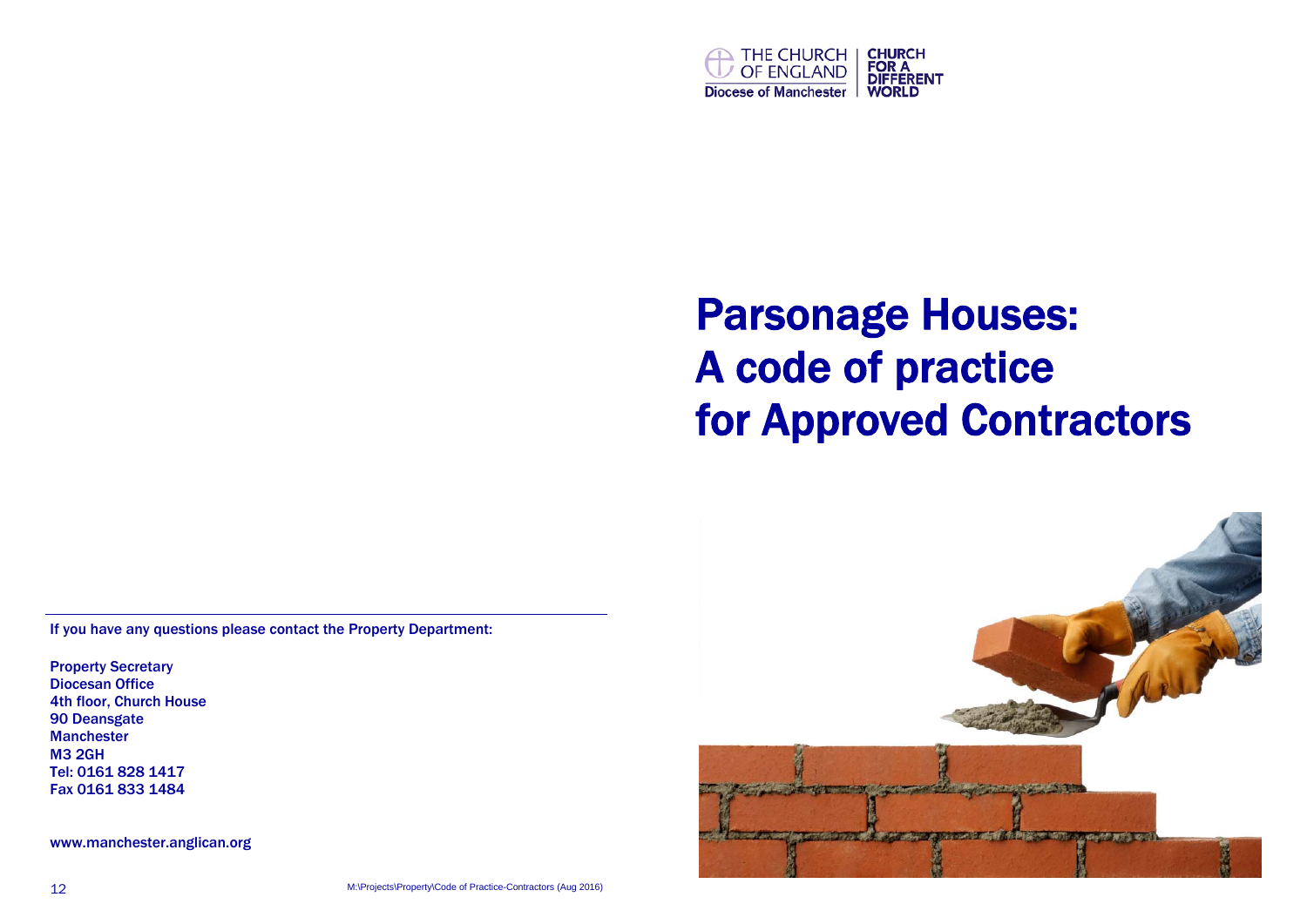## Completed and uncompleted work

### **Uncompleted Work**

If it is not possible to complete the work, the operative is required to ensure that the job is left in a safe condition and proper arrangements made for the work to be completed. The occupant's home must always be left habitable overnight and at weekends. Essential services must be safe and usable, and every effort must be made to minimise the inconvenience caused to the occupant.

### **Rubbish**

All materials and rubbish should be removed regularly, preferably daily, and no rubbish should be left on site after completion of the work. Rubbish should never be left in such a way as to cause danger to occupants. Contractors are reminded of their liability if occupant do have accidents as a result of the negligence of their operatives.

#### **Completed Work**

When the job is completed, operatives must make sure the occupant is completely satisfied. This includes making sure that the work area is left in a clean, tidy and safe condition, with furniture repositioned. The occupants will be asked to complete a performance report which is to be returned to the property department. This report will be considered before any final invoices are passed for payment.

*"Many of our occupants lead busy and active lives. It can be particularly annoying if someone has had to wait at home unnecessarily. "*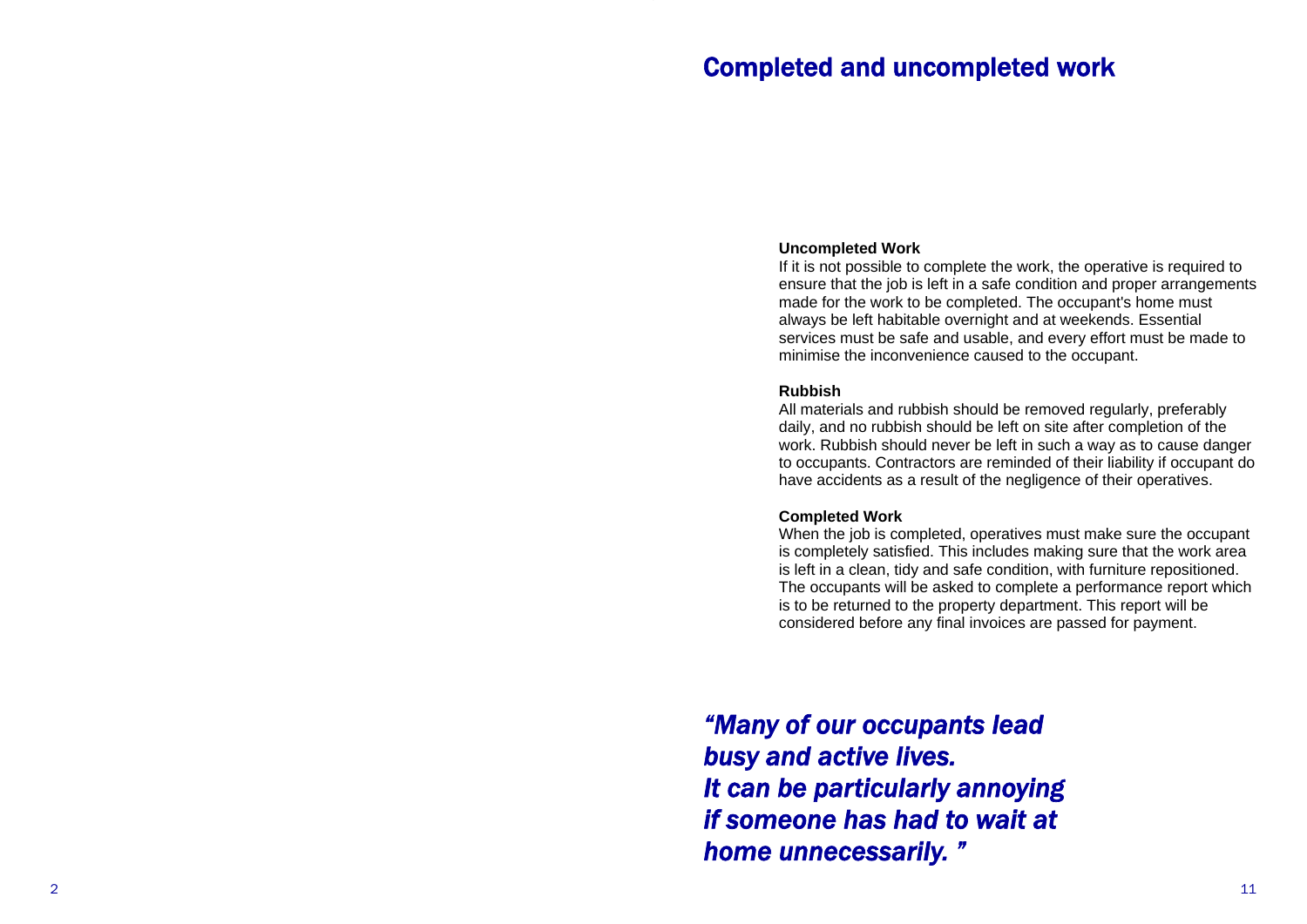### Other issues which may occur

# Our commitment

### **Additional Jobs**

Occupants may ask for further work to be undertaken whilst the operative is in their home. Operatives should only undertake the work that is described on the works order, or work of a similar nature if it should prove not possible to do the work ordered.

If the operative considers that the work required is significantly different from the order, the occupants should be informed that it is necessary to obtain authority to proceed. The operative should seek this authority from the Property Department and make suitable arrangements with the occupant to complete the work.

In all instances of further work being requested, the occupant should be advised to make a separate report. If necessary, operatives, on behalf of the occupant, may notify the Property Department and the necessary action will be taken.

### **Parts**

If parts are required for the job and these are not readily available, then the occupant should be advised that this is the case, and given some indication of the likely time scale. Obviously it may be necessary to make new arrangements, either then or at a later date.

Operatives should avoid wherever possible leaving a job unfinished. If work cannot be completed, this should be made clear to the occupant, who should also be advised, as soon as possible, exactly when the operative will be returning.

Every effort should be made to ensure occupants are not left without a heating or lighting supply. Where the lack of parts results in an inferior service to occupants, please inform the Property Department before leaving the property.

The Diocese of Manchester is strongly committed to providing excellent service to the occupants of its properties in a safe and healthy environment.

To ensure that we achieve this, we must insist that contractors are aware of the high standards which we wish to achieve, and agree to adhere to these. By adhering to these requirements we hope that we will achieve a high level of occupant satisfaction which will be to everyone's benefit. While you are carrying out works on our property you are seen as part of the Diocese, which, as an organisation, is committed to the care of clergy, employees and tenants.

Contractors are only approved for employment by the Diocese on the condition that they have read, and agreed to abide by, this Code of **Practice** 

For the purposes of this Code the term "Contractor" means anyone who comes onto Diocesan property to carry out work on behalf of the Diocese including those carrying out building works.

These are the general standards required of Contractors but more specific requirements may be included in the order or contract, which will then take precedence.

*"The Diocese of Manchester is strongly committed to providing excellent service to its occupants in a safe and healthy environment."*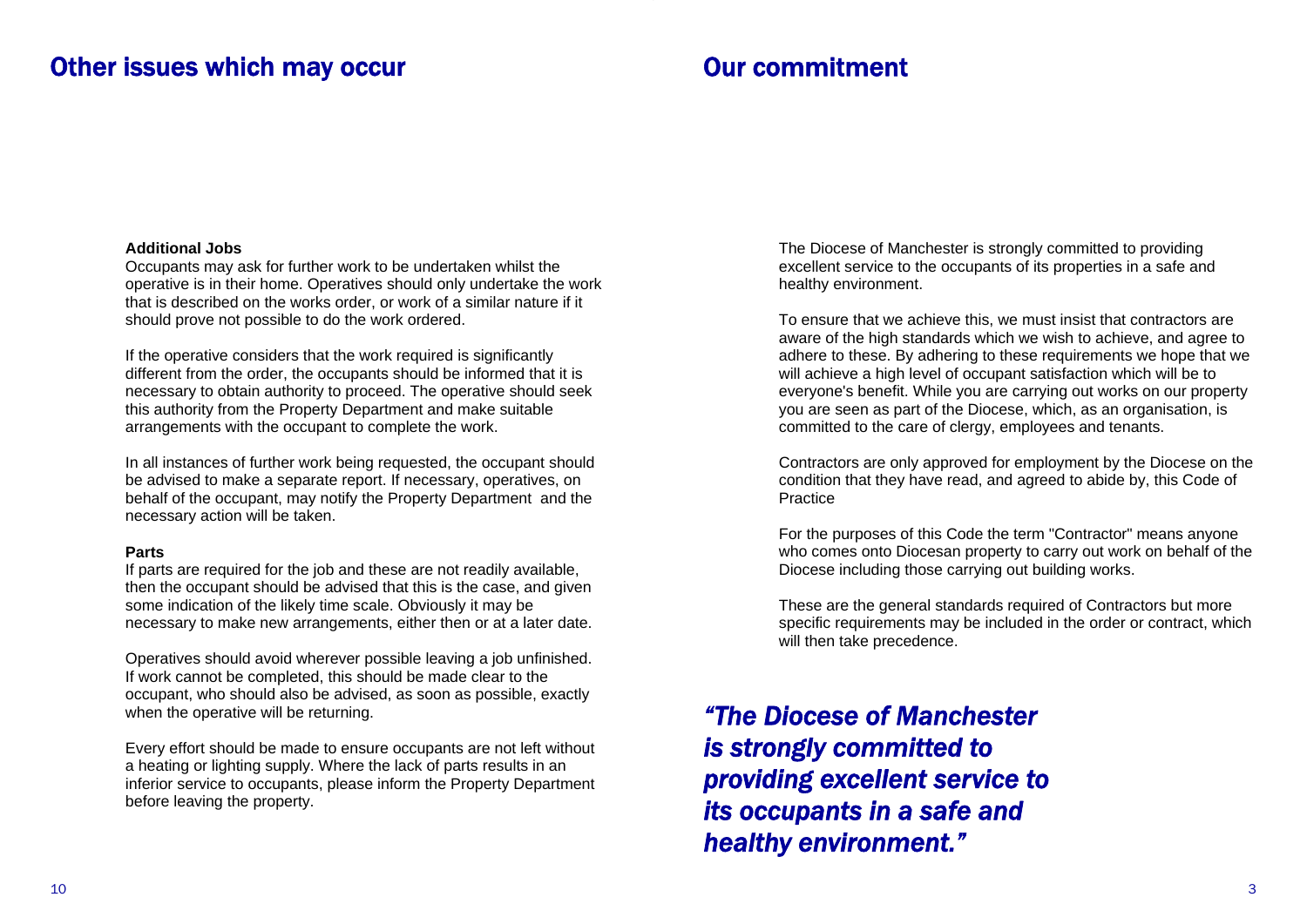### Broken Arrangements, Occupants' Belongings

In all areas where it works, the Diocese is keen to promote good neighbourly relations, and Contractors must assist in promoting this, particularly through minimising noise, dirt and dust from the works, and ensuring that materials are stored safely without obstruction to others.

Contractors are expected to minimise inconvenience caused by the use and parking of plant and other vehicles.

Contractors must ensure that their employees and sub-contractors avoid abuse or harassment towards occupants, diocesan staff and others while working for the Diocese. Contractors are required to take prompt and firm action against any employee responsible for abuse or harassment.

Equally, when working on our properties, Contractors and their operatives may expect to be treated fairly by both Diocesan employees and occupants.

Any difficulties encountered should be reported to the Property Secretary. Any complaint will be fully investigated and, if the allegation is found to be correct, appropriate action will be taken.

### **Broken Arrangements**

Having made arrangements, please keep to them.

Many complaints are generated by broken arrangements. It can be particularly annoying if someone has had to wait at home unnecessarily. Most of our occupants lead busy and active lives.

If a broken arrangement is unavoidable, please make sure that early contact is made - preferably before the time of the original appointment, to:

i) apologise to the occupants; ii) explain the reason for failing to undertake the work;

iii) make a new arrangement.

### **Protection of Furniture etc.**

Occupants' furniture and carpets should be completely covered by dust sheets when this is appropriate. Operatives are expected to move items of furniture etc. If breakable or valuable items are present, the occupants should be requested to move them into a safer place.

#### **Gardens**

Damage to plants, trees, paths etc. should be avoided as far as possible.

If some damage is inevitable, this should be discussed and agreed with the occupant prior to commencement of the Works.

# *"occupants are entitled to the same consideration and respect as any private customer."*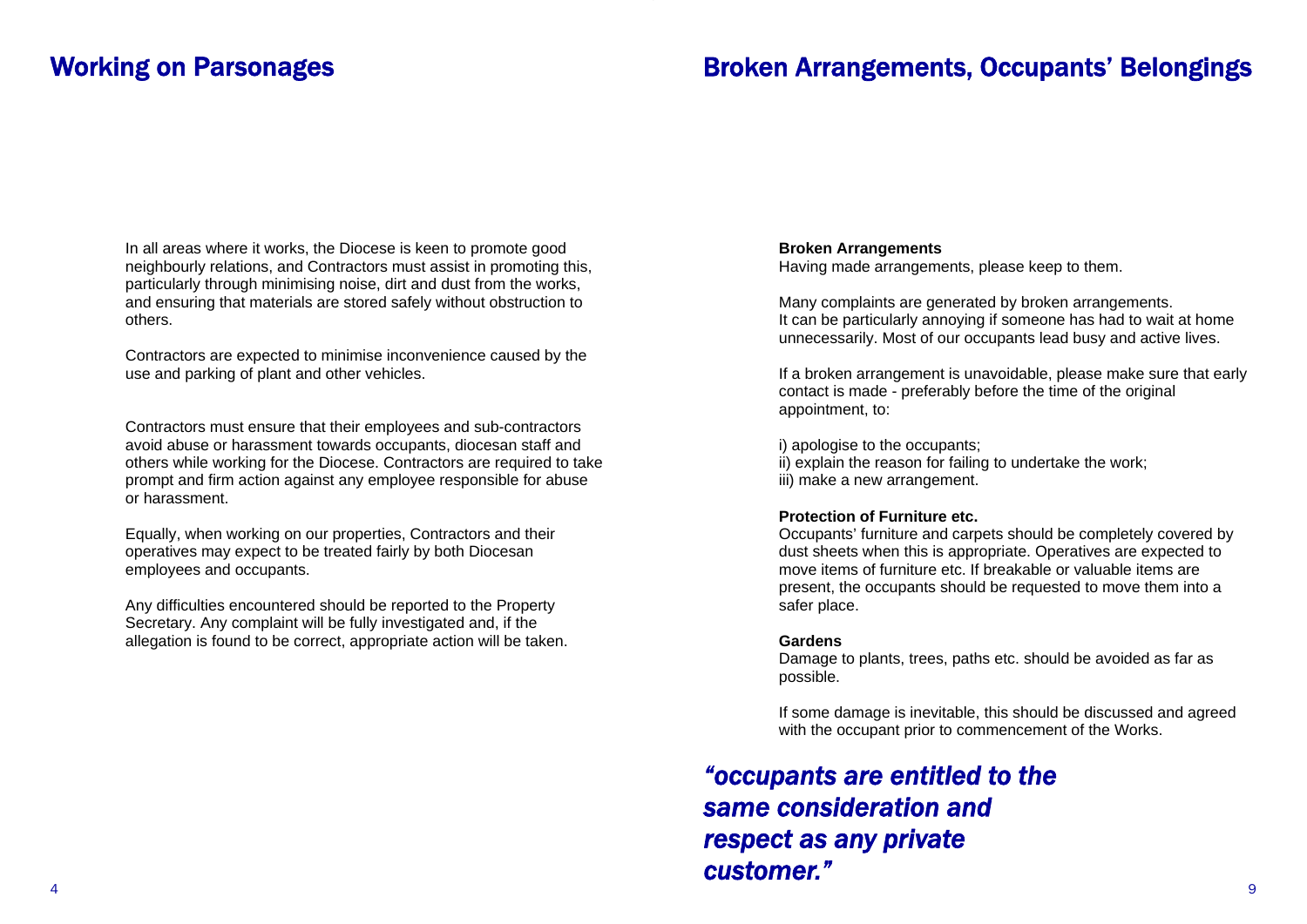# Home Standards, Identification, Notice and Schedule of Work

### Access

#### **Home Standards**

For a variety of reasons, standards of care, cleanliness and tidiness can vary. It is, however, essential that the quality of work carried out remains high, regardless of how these standards are perceived by the Contractors work force. Operatives should make every effort to restore the home to at least the same standard of cleanliness and tidiness as it was before the work began and it is left clean and tidy at the end of the working day.

### **Identification**

It is essential that operatives carry identification cards (preferably including a photograph) and always show them to the occupants before they gain access to the home. Operatives should introduce themselves by name and organisation and state clearly why they have called.

### **Notice of Work**

If work is of a major nature (for example, where it will be necessary to move a lot of furniture to carry out the work) it is essential to give occupants adequate notice before starting the work. In the case of a major job this should not be less than 3 working days' notice. These arrangements may be made verbally or in writing. Every effort should be made to inform the occupants when work is finished for the day when it will be re-commenced.

### **Schedule of work**

Operatives should at all times carry a copy of the agreed schedule of works, or the relevant section, so that this can be referred to when required.

### **Times**

Visits should be arranged by telephone and made at reasonable and mutually acceptable time except in emergencies. This would normally exclude work before 8.30 a.m. or after 5.00 p.m. or on Saturdays, Sundays or Public Holidays, unless otherwise specified.

### **Access Instructions**

Contractors should comply with the access instructions given by the Property Department.

### **Security**

Doors and windows should not be left open unnecessarily and only when the occupant has been advised.

*"Contractors are only approved for employment… on the condition that they have agreed to abide by this Code of Practice"*